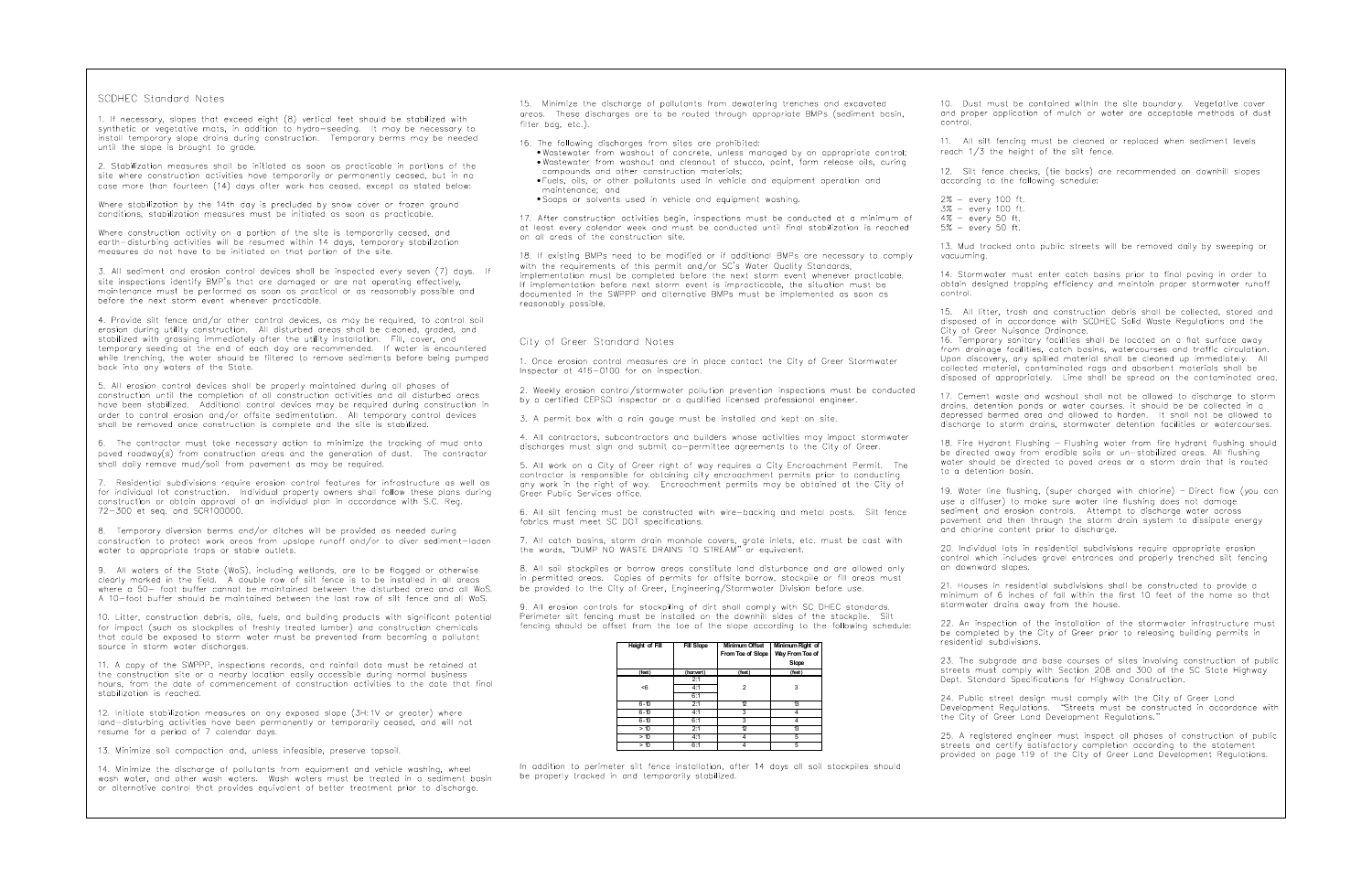### Major and Minor Modifications

Below is a list of items that are considered Major or Minor Modifications to the Stormwater Pollution Prevention Plan (SWPPP). This is not an all-inclusive list. Major Modifications must be approved by the City prior to being implemented in the field. Minor modifications may be implemented without approval. If there are measurement and the magnetic medication is considered major or<br>minor, please contact Lillian Hanley before proceeding with the modification.

### Major Modifications

- Any modification that will affect the hydrology or trapping efficiency calculations.
	- a. Resizing sediment or detention basin.
	- b. Deletion of sediment or detention basin or sediment trap.
	- c. Relocation of sediment basin or sediment trap
	- d. Addition of sediment trap or detention basin
	- e. Modification of sediment or detention basin outlet structure. f. Amending construction sequence so basin is not installed before
- arubbing operations begin.
- Point discharge location change (near property line)
- Adding new point discharge (within 20' of property line)
- Addition of impervious area (which will affect curve number calculation<sup>1</sup>
- Addition of disturbed area
- Changes to Navigable Water crossing (new CGP)
- Addition of sediment trap (unless detail shows trap sizes for specific drainage areas)

#### Minor Modifications

- · Addition of silt fence, slope drains, inlet protection, outlet protection or check dams
- Relocation of construction entrance
- Relocation of pond inlet pipes (still within the pond)
- Omission of disturbed area  $\bullet$
- Individual lot drainage, unless that changes the detention structure  $\bullet$ or analysis point to which the lot drains.

## Regulatory Requirements

## Temporary Stabilization

Temporary Stabilization is defined as a condition where exposed soils or disturbed areas are provided a temporary vegetative and/or non-vegetative protective cover to prevent erosion and sediment loss. Temporary stabilization may include temporary seeding, geotextiles, mulches, and other techniques to reduce or eliminate erosion until either final stabilization can be achieved or until further construction activities take place to re-disturb this area.

### Initiating Temporary Stabilization

Initiate temporary stabilization by mulch or temporary stabilization by seeding within 7 calendar days where land disturbing activities have temporarily ceased on the Project and will not resume for a period exceeding 14 calendar days. Where land disturbing activities on a portion of the Project are temporarily ceased, and the land disturbing activities are resumed within 14 days, temporary stabilization measures are not required to be initiated on that portion of the Project.

Temporary stabilization by seeding is required if the Project will not be worked for a period longer than 60 days

Initiate temporary stabilization measures as soon as practicable for areas where initiating temporary stabilization measures within 7 days is infeasible (e.g., where snow cover, frozen ground, or drought conditions preclude stabilization).

## City of Greer Standard Notes

## Temporary Stabilization

#### Acceptance of Temporary Stabilization

Before acceptance of temporary stabilization by the regulatory agency and the Design<br>Engineer or Landscape Architect, temporary stabilization is required that is sufficient to control erosion for a given area and length of time before the next phase of construction or<br>the establishment of permanent seeding is to commence. A satisfactory stand of temporary<br>stabilization meeting the requirements o

#### Temporary Cover by Mulch

Use temporary cover by mulch where it is not feasible or practicable to bring an area to final slope and grade. Finish the surface so that permanent seeding can be performed without subsequent disturbance by additional aradina.

#### Temporary Cover by Seeding

Following the preparation of the seedbed, sow seed per the seeding Tables and apply an appropriate Mulch prior to a rainfall event that compacts the seedbed. The CONTRACTOR may add granular lime and fertilizer as necessary to enhance growth.

#### Final Stabilization

Final Stabilization is defined that all land-disturbing activities at the construction site have been completed and that on all areas not covered by permanent structures, either

- (1) A uniform (e.g., evenly distributed, without large bare areas) permanent vegetative cover<br>with a density of 70 percent has been established, or
- (2) Equivalent permanent stabilization measures (such as the use of landscaping mulch, riprap, pavement, and gravel) have been implemented to provide effective cover for exposed portions of the construction site not stabilized with permanent vegetation

Final stabilization by vegetation must be achieved with permanent perennial vegetation prior to issuing the Notice of Termination (NOT).

#### Permanent Seeding

Initiate permanent seeding within 7 calendar days where land disturbing activities have<br>permanently ceased on the Project. Where land disturbing activities are resumed within 14<br>days, stabilization measures are not require Initiate permanent seeding measures as soon as practicable for areas where initiating<br>permanent seeding measures within 7 days is infeasible (e.g., where snow cover, frozen ground, or drought conditions preclude stabilization).

When performing permanent seeding for permanent detention ponds, ensure that the detention<br>pond is cleaned of any deposited sediment and graded to the required permanent detention<br>basin configuration. Ensure the seedbe accordance with this Specification.

#### Acceptance of Permanent Seeding

Before acceptance, a uniform perennial vegetative cover with a density of 70% of each square yard of the seeded area is required. A well developed root system must be established to sufficiently survive dry periods and winter weather and be capable of reestablishment in the spring.

#### Permanent Seeding Installation

Following the preparation of the seedbed, perform permanent seeding per the seeding Tables and apply an appropriate Mulch within 5 working days and/or prior to a rainfall event that compacts the prepared seedbed. If a rain event occurs that compacts or erodes the seedbed prior to performing permanent seeding, the seedbed must be re-prepared prior to<br>conducting permanent seeding. Add fertilizer and lime as required by a soil test.

Sod

Initiate Sod applications within 7 calendar days where land disturbing activities have permanently ceased on the Project. Initiate Sod applications measures as soon as practicable for areas where initiating Sod applications within 7 days is infeasible (e.g., where snow cover, frozen ground, or drought conditions preclude stabilization). Use Sod on slopes less than  $2H \cdot 1V$ 

### Acceptance of Sod

Acceptance is contingent on establishing a satisfactory stand of perennial grass. Sod opplication areas are acceptable when all requirements including maintenance are met and a<br>healthy, evenly colored, viable stand of gross is established. A satisfactory stand of gross<br>must have a root system that is suffic capable of re-establishing in the spring.

City of Greer Standard Notes

Do not use sodding on slopes steeper than 2H:1V, and if sodding is mowed, do not place on slopes greater than 3H:1V. Install Warm Season Sod between March 1st and .<br>September 1st. Install Cool Season Sod anytime during the year as long as the soil is not frozen. Do not place Sod on: . Soil that is frozen and/or when the 10-day forecasted low temperature remains below

- 35 degrees Fahrenheit;
- · Soil that is excessively wet;
- - . Soil than has been treated with pesticides.
	-

# Sod Bed Preparation

- 
- 
- Bed has little or no topsoil.

Sod Material

Agricultural Granular Lime and Sodding applications.

Applying Granular Lime single application.

Fast Actina Lime seeding applications.

Granular Fertilizer Use for all permanent seeding applications and all Sodding applications. Proper mixture is dependent on the existing soil conditions and it is recommended that a soil analysis be performed if the soil conditions are uncertain in the area of fertilizer application.

Use fertilizer that incorporates a minimum of 50% water insoluble (slow release) nitrogen. Animal by-product or municipal waste fertilizers are not acceptable under this Snecification

Unless a soil analysis is performed to determine otherwise, a good rule of thumb granular fertilizer to apply in the Upstate of South Carolina is  $10-10-10$ . In no case should a  $20-20-20$  fertilizer be used due to the potential burning of the seedbed.

Use for all permanent seeding, Sodding, and temporary seeding applications. Animal<br>by—products or municipal waste products are <u>not</u> acceptable. Liquid fertilizers are not acceptable, and can cause burning of the seedbed if applied as such.

## Sod

· Soil that is excessively dry (periods of heat or drought) unless watering is specified; · Soil that is composed of compacted clay; and

. Ensure the Sod bed is uniform and conforms to the finished arade of the Project. . Loosen the Sod Bed to a minimum depth of 3 inches before placing Sod. • Furnish and place topsoil or compost in the Sod Bed in areas where the existing Sod

. Lay Sod when Sod Bed is moist. Moisten dry Sod Beds before sod is laid.

Provide Sod with living, well-established growth, with a dense root mat of predominant<br>grass Specified. Provide vigorous, well rooted, healthy turf, free from disease, insect pests, weeds, other grasses, stones, and any other harmful or detrimental materials.

Ensure Sod is not installed until the end of the project or when final stabilization is achieved on adjacent areas of the project that drain or discharge to the Sod application.

## Amendments

### Lime

Use agricultural grade, standard ground limestone for all permanent seeding applications

A soil analysis is recommended prior to application. Apply at a rate within ±10% of weight recommendation of soil analysis. Do not apply more than 2,500 lbs/acre of in a

Use fast acting liquid and/or dry forms of lime for all temporary seeding and permanent

#### Fertilizer

## Compost Soil Amendment

For seedbeds that have little or no topsoil, are highly acidic, or are lacking sufficient<br>nutrients to sustain a health stand of grass place, and mix certified weed free compost into the seedbed to ensure a good stand of grass.

## Biological Growth Stimulant